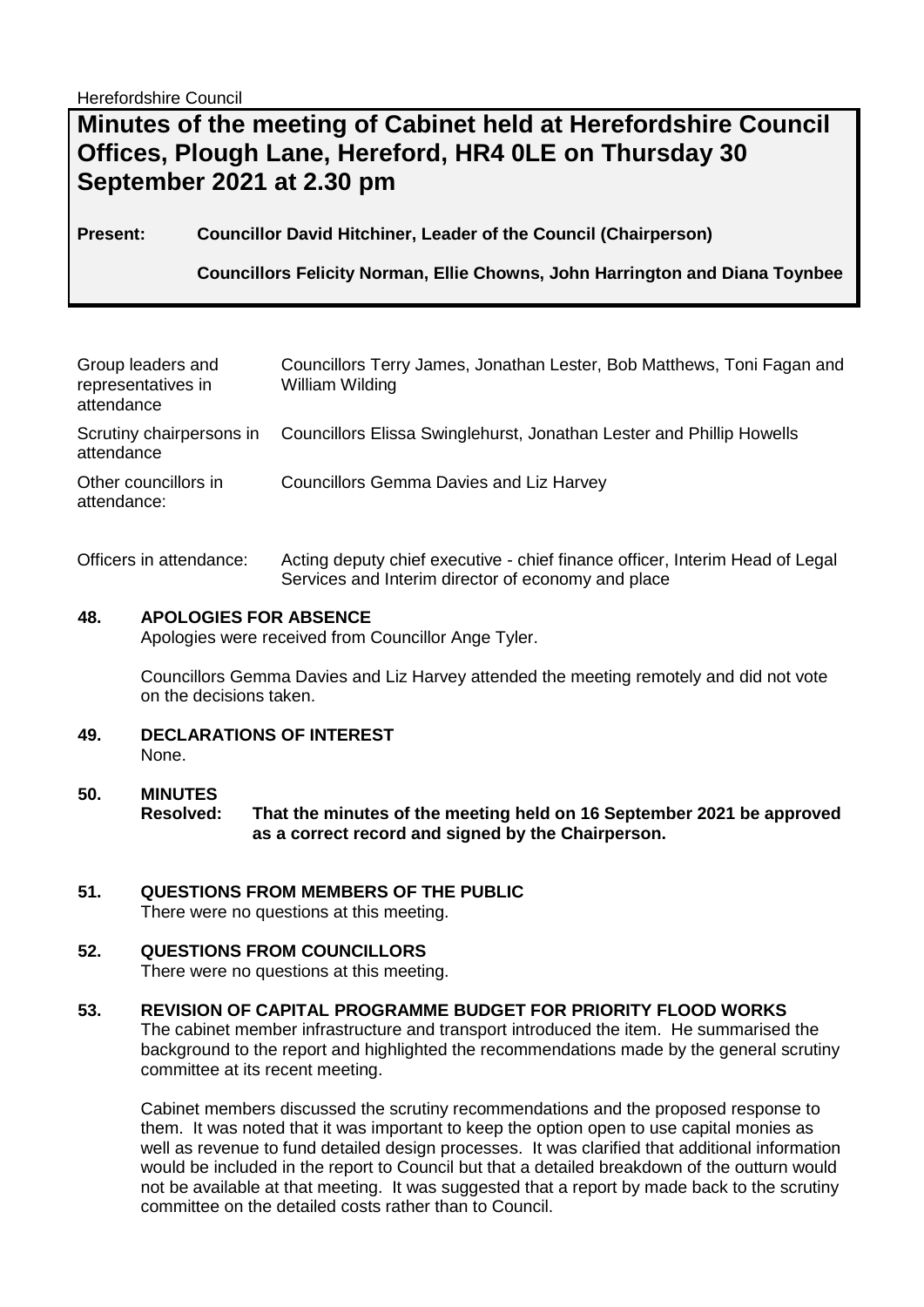The chairman of the general scrutiny committee commented on the discussion that had taken place in the scrutiny meeting and the need to understand the costs of projects. A scrutiny committee member had queried who would quality control the work and it was suggested that someone within the council should ensure that works were done to its satisfaction separate from the contractor, BBLP.

Group leaders and representatives offered the views and queries of their group. There was general support for the recommendations in the report and for learning lessons for the future.

Reflecting on the points raised, cabinet members noted that a contract was in place with BBLP for inspections and that they would bear consequences for any failures. In future the council was looking to move to a different way of monitoring and bringing more technical staff in house to be able to offer greater assurance.

#### **It was resolved that:**

- **(a) the executive response to the recommendations of the general scrutiny committee at appendix 1 be approved, with an amendment that in the response to recommendation (a) the report will be provided to the general scrutiny committee rather than to Council;**
- **(b) having regard to the recommendations of general scrutiny committee, cabinet recommend to council in year adjustments to the capital programme set out in paragraph 11 below to allow realignment of capital spend to flood repair projects that require the allocation of budget within the programme budget of £4.027m as follows:**

**Fownhope Landslip Budget reduced from £1.565m to £0.510m**

**Fownhope Retaining Wall Collapse budget increased from £1m to £1.15m**

**Unallocated budget of £905k from combined Fownhope budgets remains as contingency for remaining flood works; and**

**(c) The Cabinet member for infrastructure and transport is delegated authority (in consultation with the Section 151 officer) to realign the Whitney on Wye and/or the Various Damage site budgets as costs for these works are confirmed.**

#### **54. UPDATE ON THE IMPROVEMENT PROGRAMME WITHIN THE CHILDREN AND FAMILIES DIRECTORATE FOLLOWING PUBLICATION OF OFSTED FOCUSED VISIT JULY 2021**

The cabinet member children and families introduced the report and highlighted the key points. She noted that all of Ofsted's findings were things the council had already identified itself. An action plan was being put together and reports would be made regularly to the improvement board.

The interim assistant director MASH, Assessment, CP Court & CIN explained that while there had been no surprises in Ofsted's findings, they had also recognised strengths and good work that was being done.

Cabinet members recognised that this had been a difficult period for council staff and commended the positive way they had responded.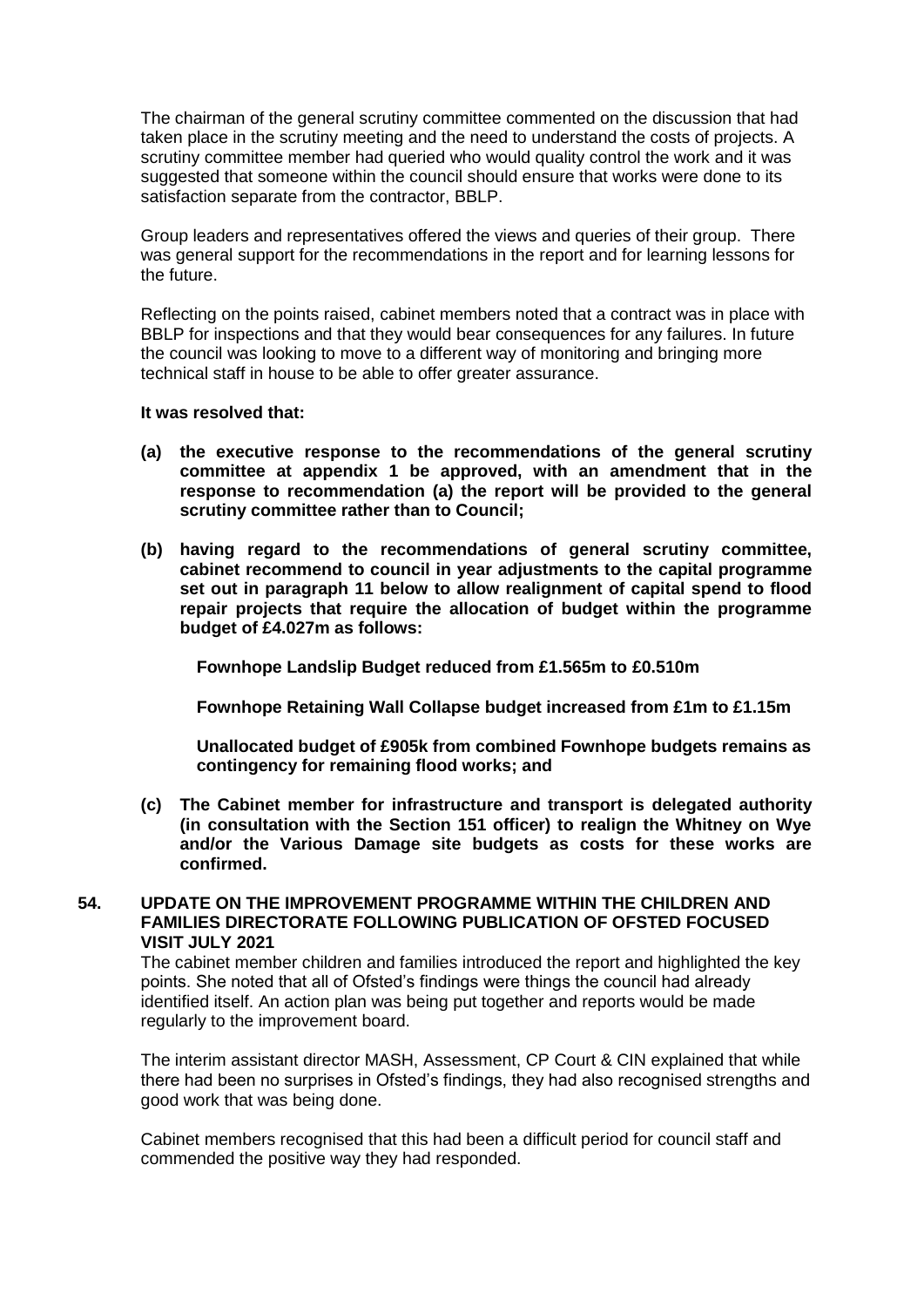The interim assistant director explained that the leadership team were working closely with the workforce to develop a recruitment and retention strategy which would be completed by November. Staff had access to the senior leadership and while the improvement process did have an impact on staff there had also been positive feedback. Changes made had allowed staff to spend more time working directly with children and a participation officer was to be recruited to lead on engaging children to make their voice heard.

The chair of the children and young people scrutiny committee commented that the report was a useful guide to what the committee should be scrutinising and that additional meetings of the committee were being held to focus specifically on the improvement process. The scrutiny committee would be working with the centre for governance and scrutiny and the LGA on support, training and mentoring for committee members to improve scrutiny of the service.

Group leaders gave the views of their group. There was concern at the findings of the inspection, the length of time that the service had been underperforming and how the situation had been handled. It was hoped that improvements would be secured this time.

Cabinet members agreed that the challenges were longstanding but a lot of diagnostic work had now been done. It was stressed that any councillors with concerns could raise these with the leader, cabinet member, chair of the scrutiny committee or the chief executive.

It was noted that the recruitment process for a permanent director for children and families was underway and the employment panel was expected to be convened in early November to make an appointment.

#### **It was resolved that:**

- **a) Cabinet note the outcome of the Ofsted focussed visit on the 7 – 8 July; and**
- **b) Cabinet note the progress to date against the service priorities identified by Ofsted and other independent reviews undertaken.**

## **55. Q1 BUDGET & PERFORMANCE REPORT**

The acting deputy chief executive – chief finance officer introduced the report and explained that projections at the end of the first quarter showed a small overspend for 2021/22. The council had received a large number of grants to deal with costs arising from covid and these had been well spent to manage pressures.

Cabinet members discussed the report and noted that grant money would help to cover some of the shortfall on car parking income and that work was underway to understand the longer term patterns. They also heard that officers were working through systematically with teams to update the performance measures and that the number of 'grey' items would reduce in the next quarterly report.

Group leaders gave the views and queries from their groups. It was noted that:

- As expected more households were struggling to pay their council tax and the impact of the end of the furlough system and increasing inflation would be monitored, however the arrangements put in place in the budget in February 2021 were helping and anyone struggling to pay was urged to make contact with the council at the earliest opportunity;
- Data was available on the number of people still on furlough in the county and this would be shared;
- The number of people shopping in the city centre appeared to be improving so the reduction in car parking income might reflect more people using active travel measures;